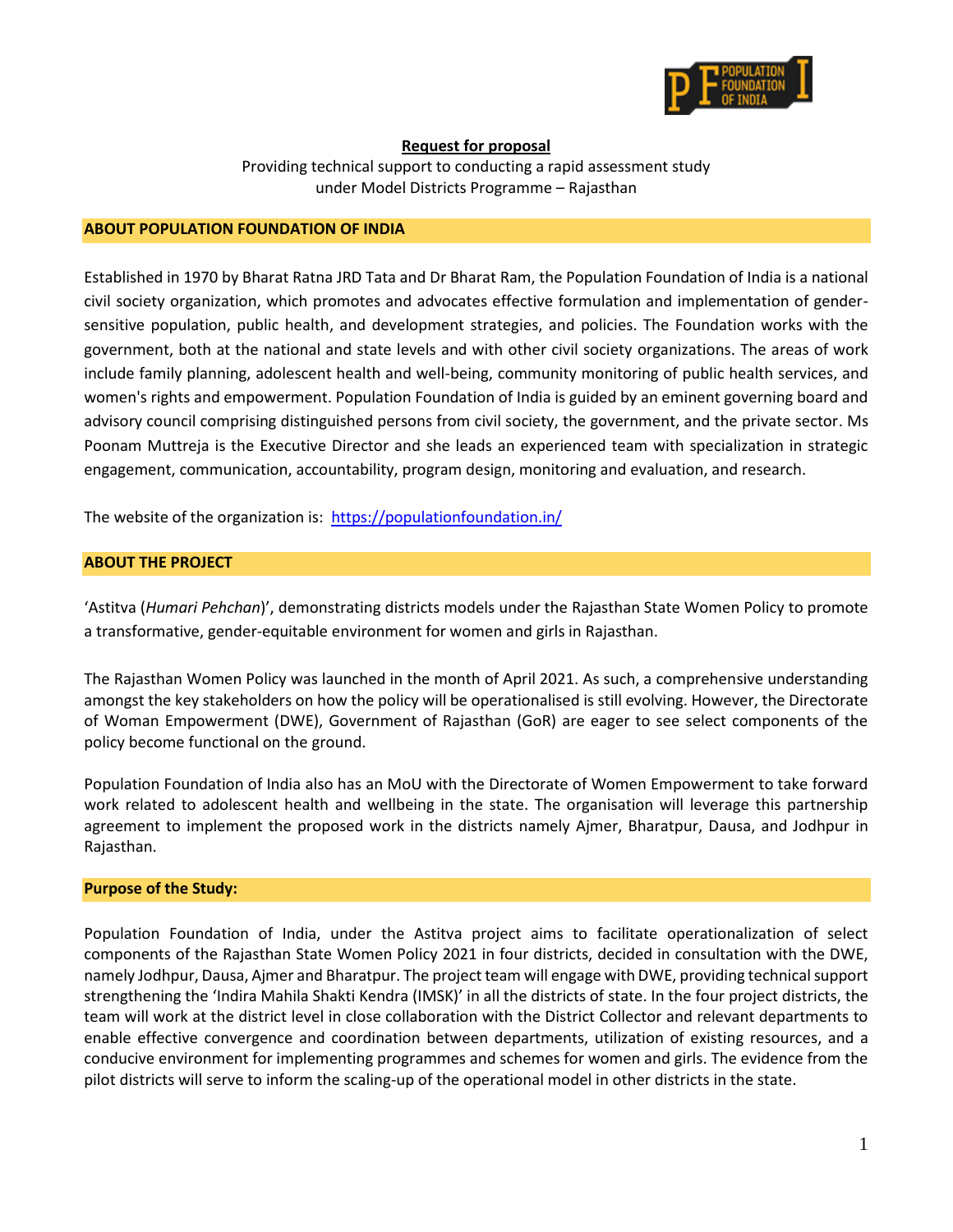

Prior to initiating work with the districts, a Rapid Assessment Study was planned under the project, as one of the key deliverables. The deliberations with the Directorate of Women Empowerment, Government of Rajasthan (the nodal department for the project), have also emphasised on the need for such a study, as the first step under the intervention.

Population Foundation of India seeks to hire a research agency to undertake a Rapid Assessment Study in four districts. The study is aimed at providing clear insights for the Astitva programme planning and implementation, including the impact assessment of existing schemes for girls and women in Rajasthan, the role of civil society (with specific leads for each of the four districts), and informing policymakers about the immediate and long-term measures leading to women empowerment and overall wellbeing in the state.

## **Key objectives:**

- To map the current government schemes and provisions for women and girls under various departments in the state.
- Impact assessment of existing schemes for girls and women in Rajasthan.
- To capture the role of Civil Society (with specific leads for each of the four districts).
- Recommendations for immediate and long-term measures for women empowerment.
- To assess the existing mechanisms for effective convergence and coordination at the state and district levels, towards utilization of existing schemes, budget allocations, resources, and the accountability in implementing for women and girls
- To comprehend the current level of awareness among women and girls, about the existing schemes, programmes and provisions meant for them, under the various departments (i.e., listed in the state's women policy, with a focus on Health, DWCD, Education, Skills and livelihood, social justice & empowerment, Rural Development and Panchayati Raj, etc).
- To capture views of leadership at the key ministries and the departments on their implementation priorities and the ideas with respect to the operationalization of the Rajasthan State's Women Policy (i.e., interviews with the Ministers and the Principal Secretaries / Secretaries and the District Collectors of 4 project districts).
- The study will use a mixed-method approach involving both primary and secondary data gathering and analysis.

### **Scope of Work:**

### **Desk review**

A review of literature will be conducted to map the schemes and provisions for girls and women in the state. The sources of information included data from the Government department websites and other national and multilateral organizations, Institutional databases (WHO, UNFPA, etc.) related to the specific sectors, published literature, studies and assessment on the programmes and schemes, grey literature and media articles.

- 1. To map all the schemes and provisions under various departments (i.e., listed in the state's women policy, with a focus on Health, DWCD, Education, Skills and livelihood, social justice & empowerment…) meant for women and girls. Look for overlaps, documentation required to avail benefits, the implementation of various schemes – such as uptake under various schemes.
- 2. To assess the existing mechanisms for effective convergence and coordination at the state and district levels, towards utilization of existing schemes, budget allocations, resources, and the accountability in implementing for women and girls.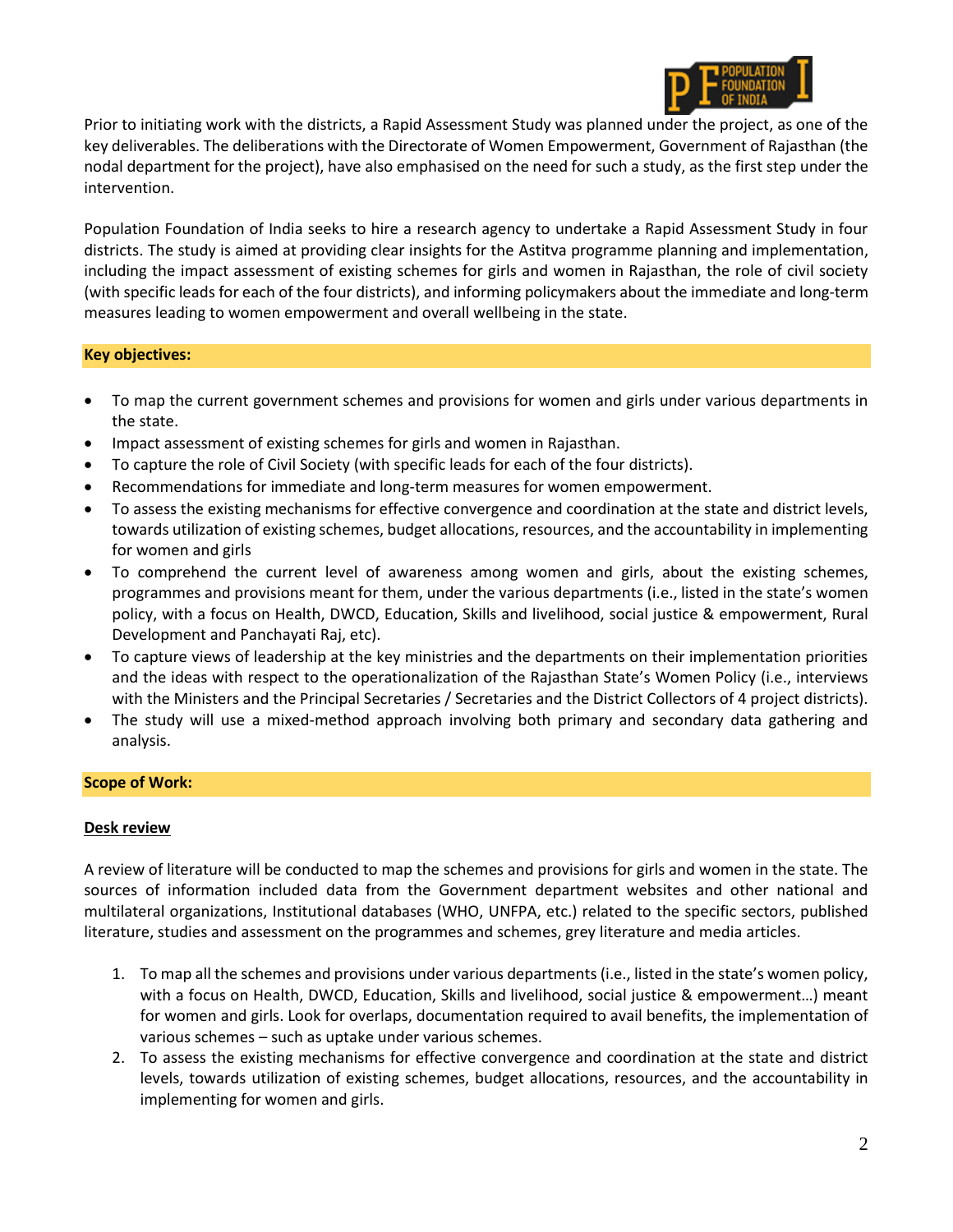

- 3. To list the potential forums /platforms enabling District convergence mechanism for partnerships ((to leverage for the implementation of State's women policy).
- 4. To list the existing review and monitoring mechanism at the state and district levels that can be leveraged for monitoring the implementation and progress of women related programmes and sensitive measures under the relevant departments.
- 5. Assess budgets with a gender lens, annual allocations and utilization under the state budget (with a specific review under each of the listed key departments)
- 6. Representation of women in PRI, panels that assess and decide women beneficiaries, etc.
- 7. Impact assessment of existing schemes for girls and women in Rajasthan
- 8. To capture the role of Civil Society (with specific leads for each of the four districts)
- 9. Recommendations for immediate and long-term measures for women empowerment.

# **Quantitative and qualitative interactions**

A survey will be undertaken with a sample of girls and women in four districts to understand the level of awareness on programmes, schemes and provisions. A few key informant interviews will also be conducted with an aim at understanding the implementation of various Government schemes and programmes, successes, gaps and challenges; and recommendations for improvement. The selection of the key informants will be purposive.

- 1. To comprehend the current level of awareness among women and girls, about the existing schemes, programmes and provisions meant for them, under the various departments (i.e., listed in the state's women policy, with a focus on Health, DWCD, Education, Skills and livelihood, social justice & empowerment, Rural Development and Panchayati Raj, etc). How many of them have already enrolled under these schemes?
- 2. To capture views of leadership at the key ministries and the departments on their implementation priorities and the ideas with respect to the operationalization of the Rajasthan State's Women Policy (i.e., interviews with the Ministers and the Principal Secretaries / Secretaries and the 4 district Collectors).
- 3. To understand the social and political factors that adversely impact/enable women and girls' participation, decision making, and action in Rajasthan. Probe the enablers – who, what, why, how
- 4. How do girls/ women get information about schemes/ benefits? What is the best way to reach information to them? Where do they go for such information?
- 5. What according to them would benefit them the most? Education, livelihood, health services, water sanitation, etc. Responses from different age group.
- 6. Probe phone ownership and usage- feature and smartphones. Also bank accounts, Aadhaar, PAN, Voter Id etc.
- 7. In each of the project districts, in addition to the general populations, which are the specific and most vulnerable groups of girls and women that should be targeted/ reached out essentially through the services such as
	- counselling regarding health, education and safety,
	- promote the participation of women in skills development and in the workforce,
	- providing a violence-free environment for girls and women by creating safe spaces (these safe spaces will subsequently act as a node for co-funded programmes aimed at women's livelihoods and empowerment.
- 8. Recommendations for immediate and long-term measures for women empowerment.